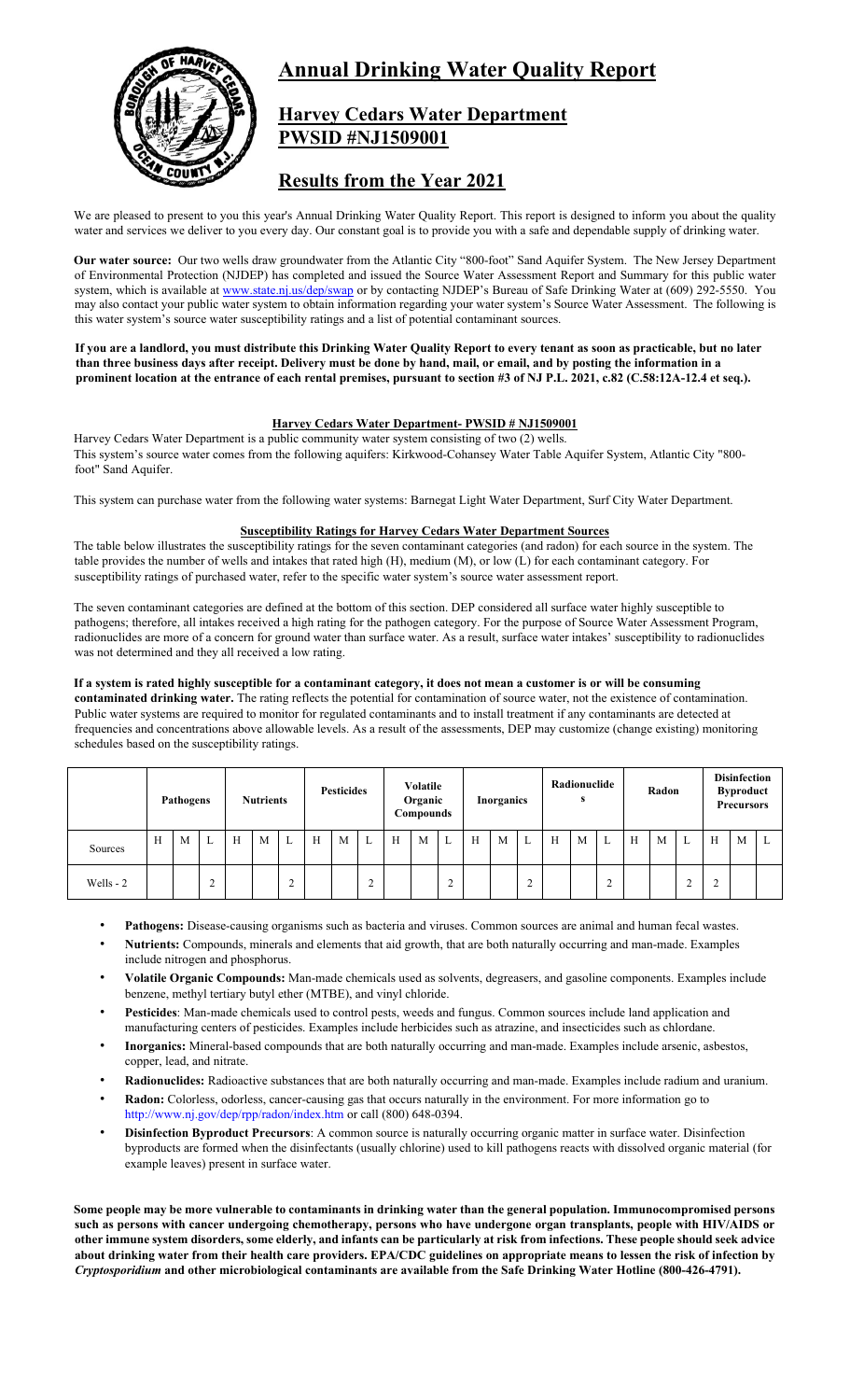#### **Potential sources of contamination:**

The sources of drinking water (both tap water and bottled water) include rivers, lakes, streams, ponds reservoirs, springs, and wells. As water travels over the surface of the land or through the ground, it dissolves naturally occurring minerals and, in some cases, radioactive material, and can pick up substances resulting from the presence of animals or from human activity. Contaminants that may be present in source water include:

- Microbial contaminants, such as viruses and bacteria, which may come from sewage treatment plants, septic systems, agricultural livestock operations, and wildlife.
- Inorganic contaminants, such as salts and metals, which can be naturally occurring or result from urban storm water runoff, industrial or domestic wastewater discharges, oil and gas projection, mining, or farming.
- Pesticides and herbicides, which may come from a variety of sources such as agriculture, urban storm water runoff, and residential uses.
- Organic chemical contaminants, including synthetic and volatile organic chemicals, which are byproducts of industrial processes and petroleum production, and can, also come from gas stations, urban storm water runoff, and septic systems.
- Radioactive Contaminants, which can be naturally occurring or be the result of oil and gas production and mining activities.

In order to ensure that tap water is safe to drink, EPA prescribes regulations which limit the amount of certain contaminants in water provided by public water systems. Food and Drug Administration regulations establish limits for contaminants in bottled water, which must provide the same protection for public health.

**Drinking water, including bottled water, may reasonably be expected to contain at least small amounts of some contaminants. The presence of contaminants does not necessarily indicate that the water poses a health risk. More information about contaminants and potential health effects can be obtained by calling the Environmental Protection Agency's Safe Drinking Water Hotline at 1-800-426- 4791.** 

In the "Test Results" table you may find some terms and abbreviations you might not be familiar with. To help you better understand these terms we've provided the following definitions:

#### **Definitions:**

Non-Detects (ND) - laboratory analysis indicates that the constituent is not present.

- Parts per million (ppm) or Milligrams per liter (mg/l) one part per million corresponds to one minute in two years or a single penny in \$10,000.
- Parts per billion (ppb) or Micrograms per liter one part per billion corresponds to one minute in 2,000 years, or a single penny in \$10,000,000.

Picocuries per liter (pCi/L) - picocuries per liter is a measure of the radioactivity in water.

Action Level - the concentration of a contaminant which, if exceeded, triggers treatment or other requirements which a water system must follow.

Treatment Technique (TT) - A treatment technique is a required process intended to reduce the level of a contaminant in drinking water. Maximum Contaminant Level - The "Maximum Allowed" (MCL) is the highest level of a contaminant that is allowed in drinking water. MCLs are set as close to the MCLGs as feasible using the best available treatment technology.

Maximum Contaminant Level Goal -The "Goal"(MCLG) is the level of a contaminant in drinking water below which there is no known or expected risk to health. MCLGs allow for a margin of safety.

Maximum Residual Disinfectant Level (MRDL**):** The highest level of a disinfectant allowed in drinking water. There is convincing evidence that addition of a disinfectant is necessary for control of microbial contaminants.

Maximum Residual Disinfectant Level Goal (MRDLG): The level of a drinking water disinfectant, below which there is no known or expected risk to health. MRDLGs do not reflect the benefits of the use of disinfectants to control microbial contamination.

The Harvey Cedars Water Department routinely monitors for over 80 contaminants in your drinking water according to Federal and State laws. This table lists only detected contaminants. It shows the results of our monitoring from January 1<sup>st</sup> to December 31<sup>st</sup>, 2021. The state allows us to monitor for some contaminants less than once per year because the concentrations of these contaminants do not change frequently. Some of our data, though representative, are more than one year old.

**Waivers:** The Safe Drinking Water Act regulations allow monitoring waivers to reduce or eliminate the monitoring requirements for asbestos, volatile organic chemicals and synthetic organic chemicals. Our system received a monitoring waiver for synthetic organic chemicals.

**Treatment:** To ensure the continued quality of our water we use sodium hypo-chloride for disinfection, aeration, filtration for iron removal and lime for PH adjustment.

**For additional information:** If you have any questions about this report or concerning your water utility, please contact Bill Montag – Water Department Superintendent at 609-494-6905. We want our valued customers to be informed about their water utility. If you want to learn more, please attend any of our regularly scheduled Borough Commission meetings at Borough Hall, 7606 Long Beach Boulevard. Meetings are held the first Friday of each month at 4:30 p.m., and the third Tuesday at 4:30 p.m.

We at the Harvey Cedars Water Department work hard to provide top quality water to every tap. We ask that all our customers help us protect our water sources, which are the heart of our community, our way of life and our children's future.

> Please call our office if you have questions or visit us at our web site at **WWW.HARVEYCEDARS.ORG**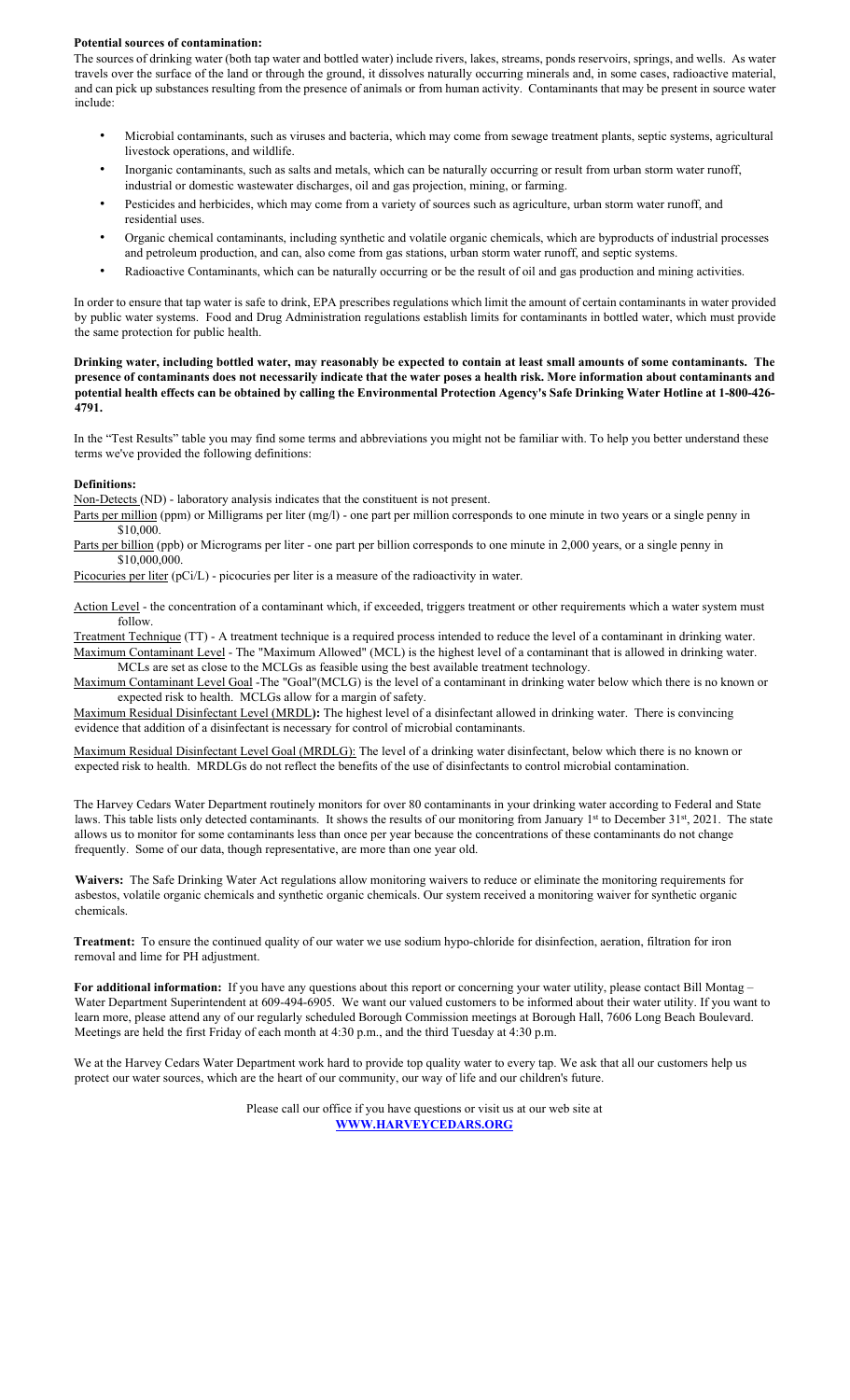### **Sources of Lead in Drinking Water**

Although most lead exposure occurs from inhaling dust or from contaminated soil, or when children eat paint chips, the U.S. Environmental Protection Agency (USEPA) estimates that 10 to 20 percent of human exposure to lead may come from lead in drinking water. Infants who consume mostly mixed formula can receive 40 percent to 60 percent of their exposure to lead from drinking water. Lead is rarely found in the source of your drinking water but enters tap water through corrosion, or wearing away, of materials containing lead in the water distribution system and household plumbing materials. These materials include lead-based solder used to join copper pipes, brass, and chrome-brass faucets, and in some cases, service lines made of or lined with lead. New brass faucets, fittings, and valves, including those advertised as "lead-free", may still contain a small percentage of lead, and contribute lead to drinking water. The law currently allows end-use brass fixtures, such as faucets, with up to 0.25 percent lead to be labeled as "lead free". However, prior to January 4, 2014, "lead free" allowed up to 8 percent lead content of the wetted surfaces of plumbing products including those labeled National Sanitation Foundation (NSF) certified. Visit the NSF website at www.nsf.org to learn more about lead-containing plumbing fixtures. Consumers should be aware of this when choosing fixtures and take appropriate precautions. When water stands in lead service lines, lead pipes, or plumbing systems containing lead for several hours or more, the lead may dissolve into your drinking water. This means the first water drawn from the tap in the morning, or later in the afternoon if the water has not been used all day, can contain fairly high levels of lead.

#### **Steps You Can Take to Reduce Exposure to Lead in Drinking Water**

*For a full list of steps visit: https://www.state.nj.us/dep/watersupply/dwc-lead-consumer.html*

**Run the cold water to flush out lead.** Let the water run from the tap before using it for drinking or cooking any time the water in the faucet has gone unused for more than six hours. The longer the water resides in plumbing the more lead it may contain. Flushing the tap means running the cold-water faucet. Let the water run from the cold-water tap based on the length of the lead service line and the plumbing configuration in your home. In other words, the larger the home or building and the greater the distance to the water main (in the street), the more water it will take to flush properly. Although toilet flushing or showering flushes water through a portion of the plumbing system, you still need to flush the water in each faucet before using it for drinking or cooking. Flushing tap water is a simple and inexpensive measure you can take to protect your health. It usually uses less than one gallon of water.

**Use cold, flushed water for cooking and preparing baby formula.** Because lead from lead-containing plumbing materials and pipes can dissolve into hot water more easily than cold water, never drink, cook, or prepare beverages including baby formula using hot water from the tap. If you have not had your water sampled or if you know, it is recommended that bottled or filtered water be used for drinking and preparing baby formula. If you need hot water, draw water from the cold tap and then heat it.

**Do not boil water to remove lead.** Boiling water will not reduce lead; however, it is still safe to wash dishes and do laundry. Lead will not soak into dishware or most clothes.

**Use alternative sources or treatment of water.** You may want to consider purchasing bottled water or a water filter. Read the package to be sure the filter is approved to reduce lead or contact NSF International at 800-NSF-8010 or www.nsf.org for information on performance standards for water filters.

**Determine if you have interior lead plumbing or solder.** If your home/building was constructed prior to 1987, it is important to determine if interior lead solder or lead pipes are present. You can check yourself, hire a licensed plumber, or check with your landlord. **Replace plumbing fixtures and service lines containing lead.** Replace brass faucets, fittings, and valves that do not meet the current

definition of "lead free" from 2014 (as explained above). Visit the NSF website at www.nsf.org to learn more about lead-containing plumbing fixtures.

**Remove and clean aerators/screens on plumbing fixtures.** Over time, particles and sediment can collect in the aerator screen. Regularly remove and clean aerators screens located at the tip of faucets and remove any particles.

**Test your water for lead.** Please contact Bill Montag – Water Department Superintendent at 609-494-6905 to find out how to get your water tested for lead. Testing is essential because you cannot see, taste, or smell lead in drinking water**.** 

**Get your child tested.** Contact your local health department or healthcare provider to find out how you can get your child tested for lead if you are concerned about lead exposure. New Jersey law requires that children be tested for lead in their blood at both 1 and 2 years of age and before they are 6 years old if they have never been tested before or if they have been exposed to a known source of lead.

**Have an electrician check your wiring.** If grounding wires from the electrical system are attached to your pipes, corrosion may be greater. Check with a licensed electrician or your local electrical code to determine if your wiring can be grounded elsewhere. DO NOT attempt to change the wiring yourself because improper grounding can cause electrical shock and fire hazards.

**Water softeners and reverse osmosis units** will remove lead from water but can also make the water more corrosive to lead solder and plumbing by removing certain minerals; therefore, the installation of these treatment units at the point of entry into homes with lead plumbing should only be done under supervision of a qualified water treatment professional.

#### **Health Effects of Lead**

Lead can cause serious health problems if too much enters your body from drinking water or other sources. It can cause damage to the brain and kidneys and can interfere with the production of red blood cells that carry oxygen to all parts of your body. The greatest risk of lead exposure is to infants, young children, and pregnant women. Scientists have linked the effects of lead on the brain with lowered IQ in children. Adults with kidney problems and high blood pressure can be affected by low levels of lead more than healthy adults. Lead is stored in the bones, and it can be released later in life. During pregnancy, the child receives lead from the mother's bones, which may affect brain development. Contact your local health department or healthcare provider to find out how you can get your child tested for lead if you are concerned about lead exposure. You can find out more about how to get your child tested and how to pay for it at https://www.state.nj.us/health/childhoodlead/testing.shtml.

**In July 2021, P.L.2021, Ch.183 (Law) was enacted, requiring all community water systems to replace lead service lines in their service area within 10 years. Under the law, The Harvey Cedars Water Department is required to notify customers, non-paying consumers, and any off-site owner of a property (e.g., landlord) when it is known they are served by a lead service line\*. Our service line inventory is available upon request.** 

#### **Special Notice:**

Public community water systems must comply with the Consumer Confidence Rule, which requires community water systems to prepare a Consumer Confidence Report (CCR) / Water Quality Report annually, containing the previous year's drinking water monitoring data, and submit to both their customers and New Jersey Department of Environmental Protection (NJDEP) by July 1<sup>st</sup> of each year. In the year 2021 we inadvertently submitted this water system's CCR late to NJDEP. (7/28/21)

### **Special Notice:**

Our Chlorine Residual (CR) samples for April and June were submitted late. They were taken in a timely fashion but were inadvertently submitted late to NJDEP.

Chlorine Residual (CR) in drinking water indicates a sufficient amount of chlorine was added initially to inactivate harmful bacteria and/or viruses. It is a measurement of the potability of drinking water.